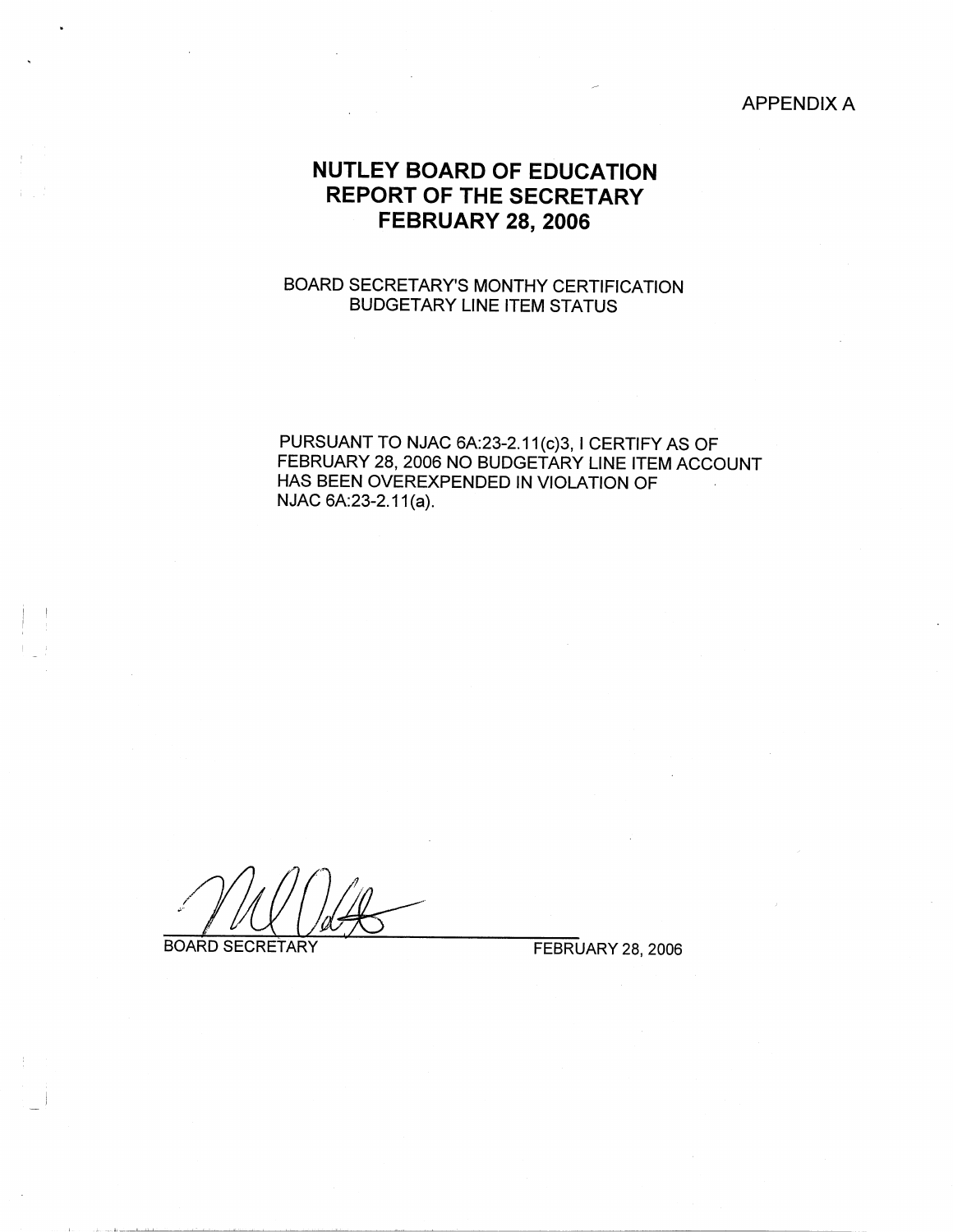$\ddot{\phantom{a}}$ 

 $\bullet$ 

**03/09/06** 

÷,

| <b>Starting date</b> | 7/1/05                      | <b>Ending date</b>                          | 2/28/06 |                                    | <b>Fund: 10</b>   |                 |  |
|----------------------|-----------------------------|---------------------------------------------|---------|------------------------------------|-------------------|-----------------|--|
|                      | Assets:                     |                                             |         | <b>Assets and Resources</b>        |                   |                 |  |
| .01                  | Cash in bank                |                                             |         |                                    |                   | \$3,189,494.81  |  |
| $102 - 106$          | Cash Equivalents            |                                             |         |                                    |                   | \$4,020.00      |  |
| 111                  | Investments                 |                                             |         |                                    |                   | \$0.00          |  |
| 116                  | Capital Reserve Account     |                                             |         |                                    |                   | \$99,654.97     |  |
| 121                  | Tax levy Receivable         |                                             |         |                                    |                   |                 |  |
|                      |                             |                                             |         |                                    |                   | \$0.00          |  |
|                      | Accounts Receivable:        |                                             |         |                                    |                   |                 |  |
| 132                  | Interfund                   |                                             |         |                                    | \$1,734.85        |                 |  |
| 141                  |                             | Intergovernmental - State                   |         |                                    | \$89,723.62       |                 |  |
| 142                  |                             | Intergovernmental - Federal                 |         |                                    | \$0.00            |                 |  |
| 143                  |                             | Intergovernmental - Other                   |         |                                    | \$12,007.48       |                 |  |
| 153, 154             |                             | Other (net of estimated uncollectable of \$ |         |                                    | \$1,595.39        | \$105,061.34    |  |
|                      | Loans Receivable:           |                                             |         |                                    |                   |                 |  |
| 131                  | Interfund                   |                                             |         |                                    | \$0.00            |                 |  |
| 51, 152              |                             | Other (Net of estimated uncollectable of \$ |         |                                    | \$0.00            | \$0.00          |  |
|                      | <b>Other Current Assets</b> |                                             |         |                                    |                   | \$0.00          |  |
|                      | <b>Resources:</b>           |                                             |         |                                    |                   |                 |  |
| 301                  | <b>Estimated revenues</b>   |                                             |         |                                    | \$45,687,600.00   |                 |  |
| 302                  |                             | Less revenues                               |         |                                    | (\$29,612,783.31) | \$16,074,816.69 |  |
|                      |                             | <b>Total assets and resources</b>           |         |                                    |                   | \$19,473,047.81 |  |
|                      |                             |                                             |         | <b>Liabilities and fund equity</b> |                   |                 |  |
|                      | Liabilities:                |                                             |         |                                    |                   |                 |  |
| 411                  |                             | Intergovernmental accounts payable - state  |         |                                    |                   | \$0.00          |  |
| 421                  | Accounts payable            |                                             |         |                                    |                   | \$1,483.34      |  |
| 431                  | Contracts payable           |                                             |         |                                    |                   | \$0.00          |  |
| 451                  | Loans payable               |                                             |         |                                    |                   | \$0.00          |  |
| 481                  | Deferred revenues           |                                             |         |                                    |                   | \$0.00          |  |
|                      | Other current liabilities   |                                             |         |                                    |                   | \$354,893.34    |  |
|                      | <b>Total liabilities</b>    |                                             |         |                                    |                   | \$356,376.68    |  |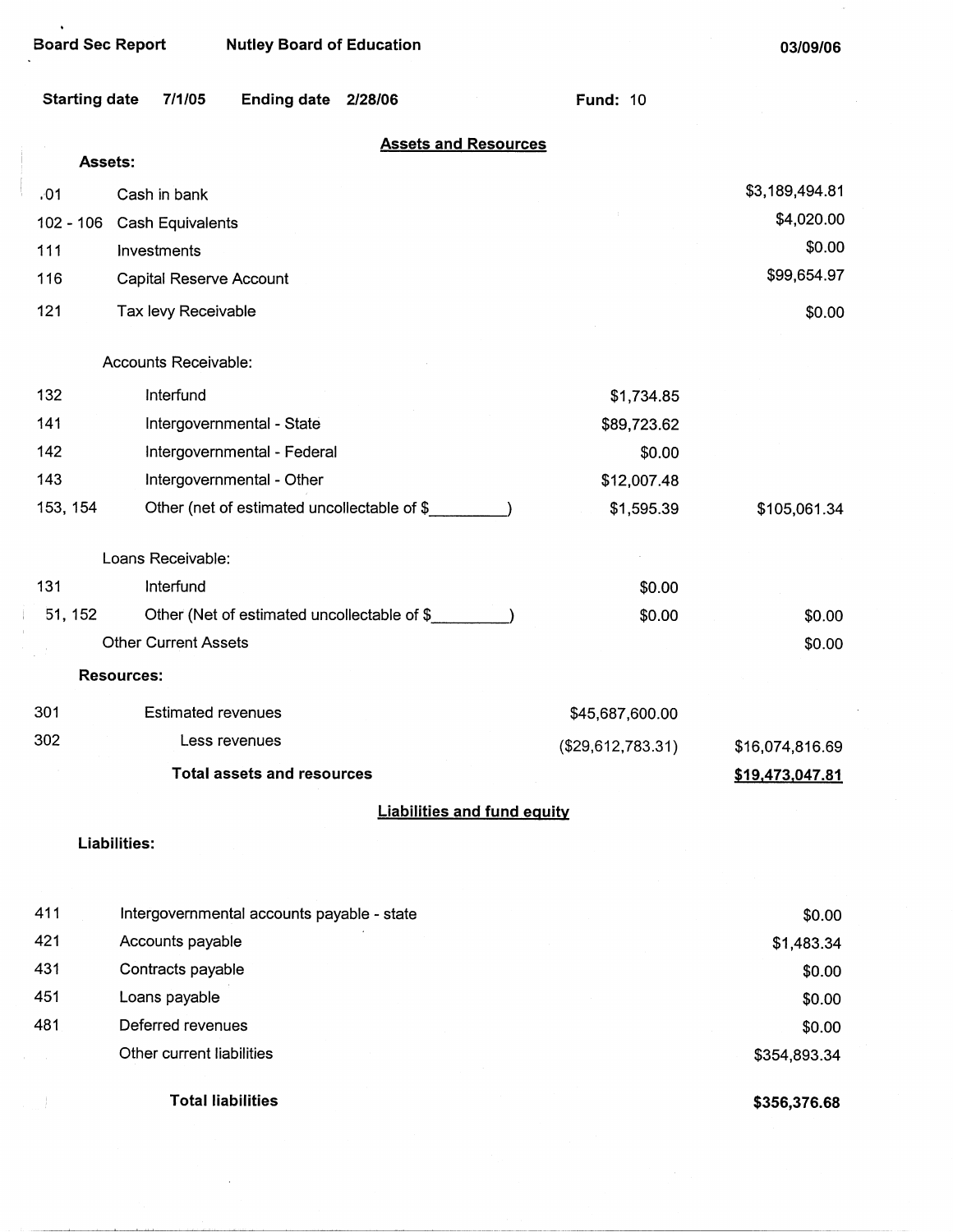| <b>Nutley Board of Education</b><br>Board Sec Report | 03/09/06 |
|------------------------------------------------------|----------|
|------------------------------------------------------|----------|

| Starting date 7/1/05 |  | Ending date 2/28/06 |  | <b>Fund: 10</b> |  |
|----------------------|--|---------------------|--|-----------------|--|
|----------------------|--|---------------------|--|-----------------|--|

#### **Fund Balance:**

Appropriated:

| 753,754     | Reserve for encumbrances                               |                   | \$15,385,784.29   |                 |                 |
|-------------|--------------------------------------------------------|-------------------|-------------------|-----------------|-----------------|
| 761         | Capital reserve account - July                         |                   | \$96,659.91       |                 |                 |
| 604         | Add: Increase in capital reserve                       |                   |                   | \$0.00          |                 |
| 307         | Less: Budgeted w/d from capital reserve eligible costs |                   |                   | \$0.00          |                 |
| 309         | Less: Budgeted w/d from capital reserve excess costs   |                   |                   | \$0.00          | \$96,659.91     |
| 762         | Adult education programs                               |                   |                   | \$0.00          |                 |
| 751,752,76x | Other reserves                                         |                   |                   | \$0.00          |                 |
| 601         | Appropriations                                         |                   | \$45,944,550.38   |                 |                 |
| 602         | Less: Expenditures                                     | (\$28,227,670.68) |                   |                 |                 |
|             | Encumbrances                                           | (\$15,385,784.29) | (\$43,613,454.97) | \$2,331,095.41  |                 |
|             | Total appropriated                                     |                   |                   | \$17,813,539.61 |                 |
|             | Unappropriated:                                        |                   |                   |                 |                 |
| 770         | Fund balance, July 1                                   |                   |                   | \$1,539,563.52  |                 |
| 303         | <b>Budgeted fund balance</b>                           |                   |                   | (\$236,432.00)  |                 |
|             | <b>Total fund balance</b>                              |                   |                   |                 | \$19,116,671.13 |
|             | <b>Total liabilities and fund equity</b>               |                   |                   |                 | \$19,473,047.81 |
|             | the dealers of Books and a fine different production   |                   |                   |                 |                 |

#### **Recapitulation of Budgeted Fund Balance:**

|                                    | <b>Budgeted</b>   | <b>Actual</b>     | <b>Variance</b>   |
|------------------------------------|-------------------|-------------------|-------------------|
| Appropriations                     | \$45,944,550.38   | \$43,613,454.97   | \$2,331,095.41    |
| Revenues                           | (\$45,687,600.00) | (\$29,612,783.31) | (\$16,074,816.69) |
| Subtotal                           | \$256,950.38      | \$14,000,671.66   | (\$13,743,721.28) |
| Change in capital reserve account: |                   |                   |                   |
| Plus - Increase in reserve         | \$0.00            | \$2,995.06        | (\$2,995.06)      |
| Less - Withdrawal from reserve     | \$0.00            | \$0.00            |                   |
| Subtotal                           | \$256,950.38      | \$14,003,666.72   | (\$13,746,716.34) |
| Less: Adjustment for prior year    | (\$20,518.38)     | (\$20,518.38)     |                   |
| Budgeted fund balance              | \$236,432.00      | \$13,983,148.34   | (\$13,746,716.34) |

t U

Prepared and submitted by :

Board Secretary

 $3/9/06$ 

Date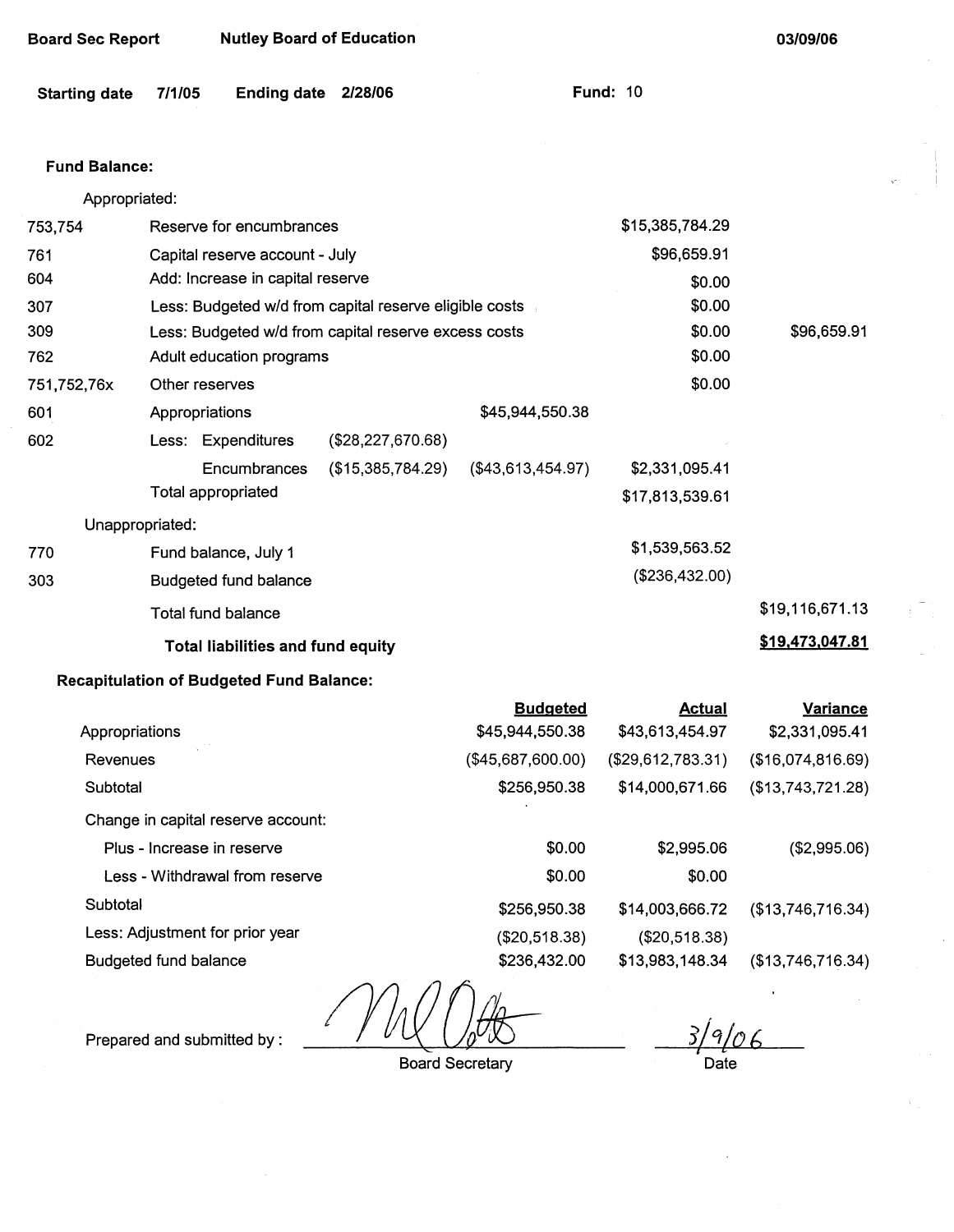$\bullet$ 

**03/09/06** 

|          | <b>Starting date</b><br><b>Ending date</b><br>7/1/05<br>2/28/06 | <b>Fund: 20</b>  |              |
|----------|-----------------------------------------------------------------|------------------|--------------|
|          | <b>Assets and Resources</b><br>Assets:                          |                  |              |
| 01       | Cash in bank                                                    |                  | \$188,746.08 |
|          | 102 - 106 Cash Equivalents                                      |                  | \$0.00       |
| 111      | Investments                                                     |                  | \$0.00       |
| 116      | <b>Capital Reserve Account</b>                                  |                  | \$0.00       |
| 121      | Tax levy Receivable                                             |                  | \$0.00       |
|          | Accounts Receivable:                                            |                  |              |
| 132      | Interfund                                                       | \$0.00           |              |
| 141      | Intergovernmental - State                                       | \$1,897.12       |              |
| 142      | Intergovernmental - Federal                                     | \$440.96         |              |
| 143      | Intergovernmental - Other                                       | \$0.00           |              |
| 153, 154 | Other (net of estimated uncollectable of \$                     | \$0.00           | \$2,338.08   |
|          | Loans Receivable:                                               |                  |              |
| 131      | Interfund                                                       | \$0.00           |              |
| 51, 152  | Other (Net of estimated uncollectable of \$                     | \$0.00           | \$0.00       |
|          | <b>Other Current Assets</b>                                     |                  | \$0.00       |
|          | <b>Resources:</b>                                               |                  |              |
| 301      | <b>Estimated revenues</b>                                       | \$1,417,312.00   |              |
| 302      | Less revenues                                                   | $(\$623,357.00)$ | \$793,955.00 |
|          | <b>Total assets and resources</b>                               |                  | \$985,039.16 |
|          | <b>Liabilities and fund equity</b>                              |                  |              |
|          | <b>Liabilities:</b>                                             |                  |              |
| 411      | Intergovernmental accounts payable - state                      |                  | \$39,812.26  |
| 421      | Accounts payable                                                |                  | \$0.20       |
| 431      | Contracts payable                                               |                  | \$0.00       |
| 451      | Loans payable                                                   |                  | \$0.00       |
| 481      | Deferred revenues                                               |                  | \$117,051.44 |
|          | Other current liabilities                                       |                  | \$388.10     |
|          | <b>Total liabilities</b>                                        |                  | \$157,252.00 |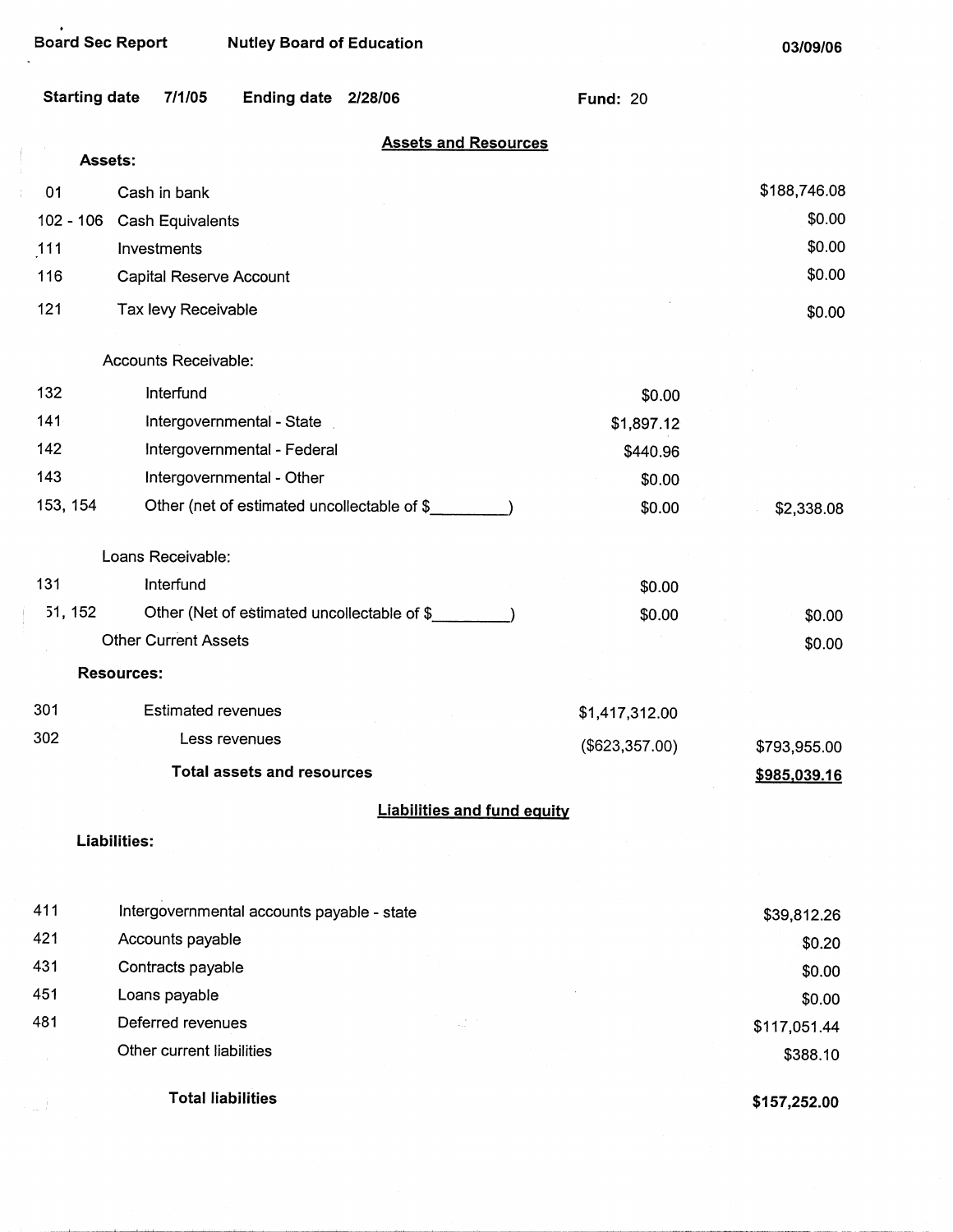| <b>Board Sec Report</b> |                 | <b>Nutley Board of Education</b>                       |                |                  |                 | 03/09/06       |  |
|-------------------------|-----------------|--------------------------------------------------------|----------------|------------------|-----------------|----------------|--|
| <b>Starting date</b>    | 7/1/05          | Ending date 2/28/06                                    |                |                  | <b>Fund: 20</b> |                |  |
| <b>Fund Balance:</b>    |                 |                                                        |                |                  |                 |                |  |
| Appropriated:           |                 |                                                        |                |                  |                 |                |  |
| 753,754                 |                 | Reserve for encumbrances                               |                |                  | \$71,343.57     |                |  |
| 761                     |                 | Capital reserve account - July                         |                |                  | \$0.00          |                |  |
| 604                     |                 | Add: Increase in capital reserve                       |                |                  | \$0.00          |                |  |
| 307                     |                 | Less: Budgeted w/d from capital reserve eligible costs |                |                  | \$0.00          |                |  |
| 309                     |                 | Less: Budgeted w/d from capital reserve excess costs   |                |                  | \$0.00          | \$0.00         |  |
| 762                     |                 | Adult education programs                               |                |                  | \$0.00          |                |  |
| 751,752,76x             | Other reserves  |                                                        |                |                  | \$0.00          |                |  |
| 601                     | Appropriations  |                                                        |                | \$1,525,761.42   |                 |                |  |
| 602                     |                 | Less: Expenditures                                     | (\$589,524.84) |                  |                 |                |  |
|                         |                 | Encumbrances                                           | (\$71,343.57)  | (\$660, 868.41)  | \$864,893.01    |                |  |
|                         |                 | Total appropriated                                     |                |                  | \$936,236.58    |                |  |
|                         | Unappropriated: |                                                        |                |                  |                 |                |  |
| 770                     |                 | Fund balance, July 1                                   |                |                  | \$0.00          |                |  |
| 303                     |                 | <b>Budgeted fund balance</b>                           |                |                  | (\$108,449.42)  |                |  |
|                         |                 | Total fund balance                                     |                |                  |                 | \$827,787.16   |  |
|                         |                 | <b>Total liabilities and fund equity</b>               |                |                  |                 | \$985,039.16   |  |
|                         |                 | <b>Recapitulation of Budgeted Fund Balance:</b>        |                |                  |                 |                |  |
|                         |                 |                                                        |                | <b>Budgeted</b>  | <b>Actual</b>   | Variance       |  |
| Appropriations          |                 |                                                        |                | \$1,525,761.42   | \$660,868.41    | \$864,893.01   |  |
| Revenues                |                 |                                                        |                | (\$1,417,312.00) | (\$623,357.00)  | (\$793,955.00) |  |
| Subtotal                |                 |                                                        |                | \$108,449.42     | \$37,511.41     | \$70,938.01    |  |
|                         |                 | Change in capital reserve account:                     |                |                  |                 |                |  |
|                         |                 | Plus - Increase in reserve                             |                | \$0.00           | \$0.00          | \$0.00         |  |
|                         |                 | Less - Withdrawal from reserve                         |                | \$0.00           | \$0.00          |                |  |
| Subtotal                |                 |                                                        |                | \$108,449.42     | \$37,511.41     | \$70,938.01    |  |
|                         |                 | Less: Adjustment for prior year                        |                | \$0.00           | \$0.00          |                |  |

Budgeted fund balance

l.

Prepared and submitted by :

Board Secretary

\$108,449.42

 $9/06$ Date

\$70,938.01

\$37,511.41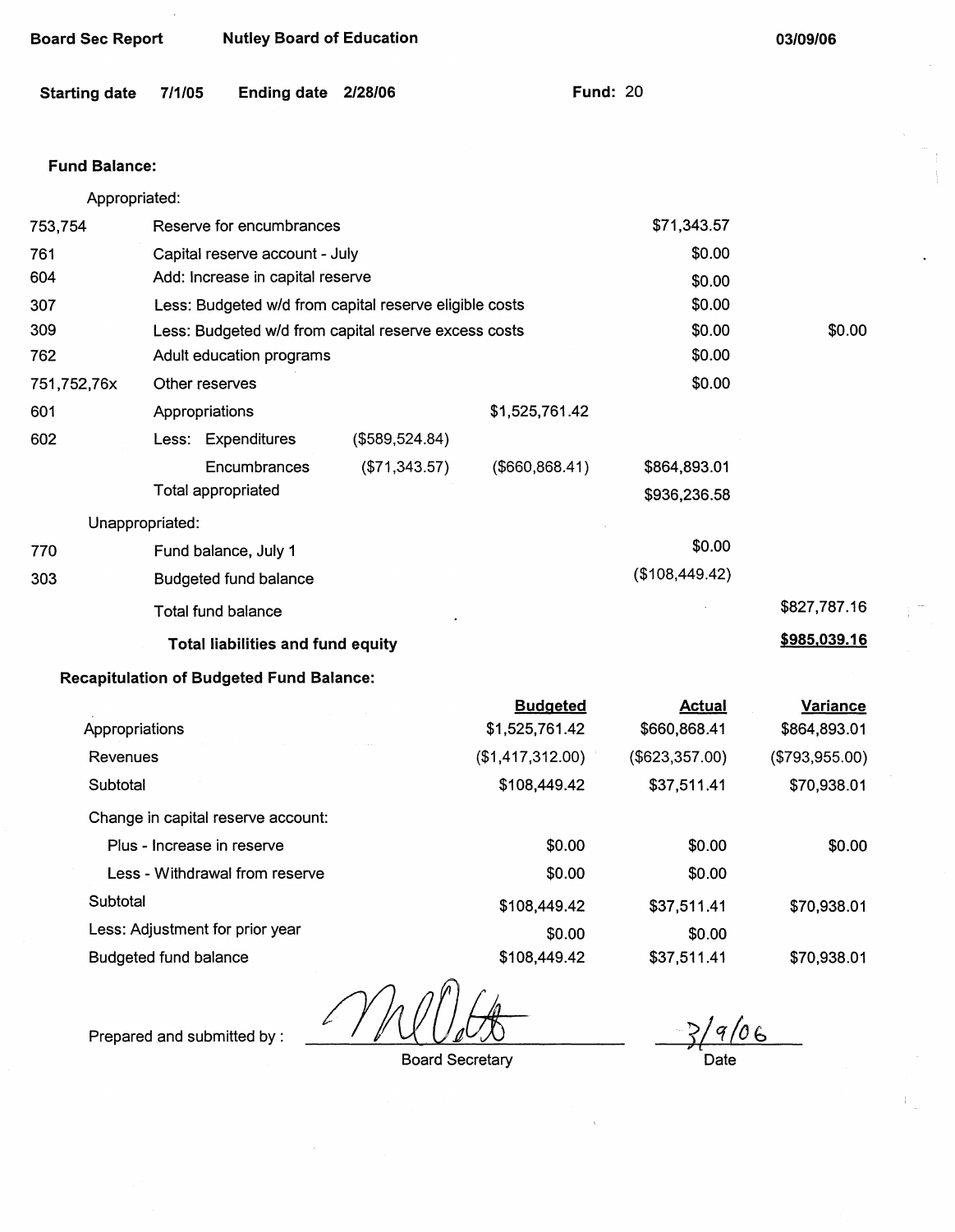$\bullet$ 

 $\bar{1}$ 

÷

| <b>Starting date</b> | Ending date 2/28/06<br>7/1/05               | <b>Fund: 30</b> |                           |
|----------------------|---------------------------------------------|-----------------|---------------------------|
|                      | <b>Assets and Resources</b>                 |                 |                           |
| Assets:              |                                             |                 |                           |
| .01                  | Cash in bank                                |                 | \$12,541,246.62<br>\$0.00 |
| $102 - 106$          | Cash Equivalents                            |                 | \$0.00                    |
| 111                  | Investments                                 |                 | \$0.00                    |
| 116                  | Capital Reserve Account                     |                 |                           |
| 121                  | Tax levy Receivable                         |                 | \$0.00                    |
|                      | Accounts Receivable:                        |                 |                           |
| 132                  | Interfund                                   | \$22,659.00     |                           |
| 141                  | Intergovernmental - State                   | \$8,900,787.64  |                           |
| 142                  | Intergovernmental - Federal                 | \$0.00          |                           |
| 143                  | Intergovernmental - Other                   | \$40,000.00     |                           |
| 153, 154             | Other (net of estimated uncollectable of \$ | \$0.00          | \$8,963,446.64            |
|                      | Loans Receivable:                           |                 |                           |
| 131                  | Interfund                                   | \$0.00          |                           |
| 51, 152              | Other (Net of estimated uncollectable of \$ | \$0.00          | \$0.00                    |
|                      | <b>Other Current Assets</b>                 |                 | \$0.00                    |
|                      | <b>Resources:</b>                           |                 |                           |
| 301                  | <b>Estimated revenues</b>                   | \$0.00          |                           |
| 302                  | Less revenues                               | \$0.00          | \$0.00                    |
|                      | <b>Total assets and resources</b>           |                 | \$21,504,693.26           |
|                      | <b>Liabilities and fund equity</b>          |                 |                           |
|                      | Liabilities:                                |                 |                           |
|                      |                                             |                 |                           |
| 411                  | Intergovernmental accounts payable - state  |                 | \$0.00                    |
| 421                  | Accounts payable                            |                 | \$0.00                    |
| 431                  | Contracts payable                           |                 | \$0.00                    |

 $\bar{z}$ 

451 481 Loans payable

Deferred revenues Other current liabilities \$8,421,365.00 \$23,481.48

**Total liabilities** 

**\$8,444,846.48** 

\$0.00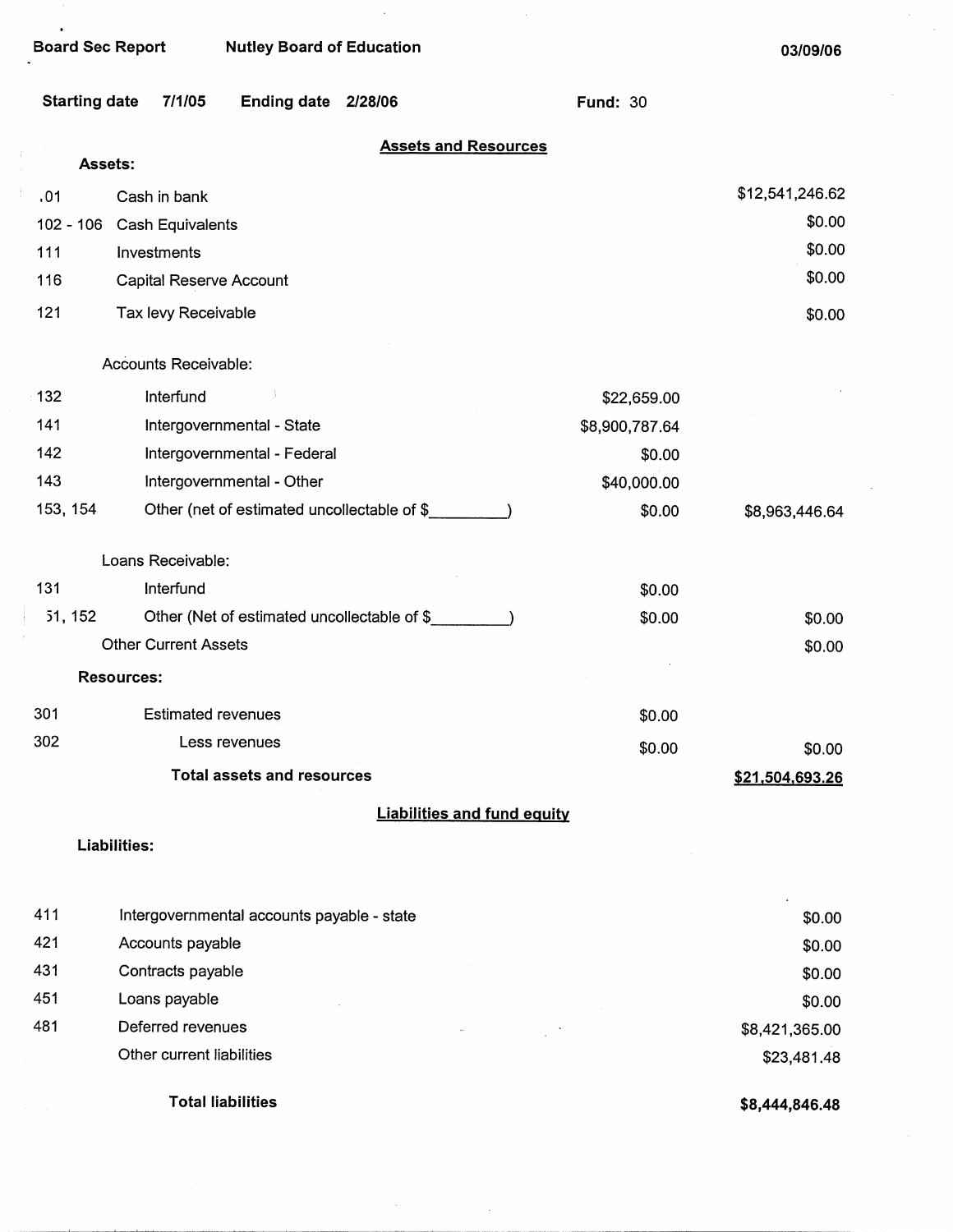| <b>Board Sec Report</b> |                 |                                                 | <b>Nutley Board of Education</b>                       |                   |                   | 03/09/06        |
|-------------------------|-----------------|-------------------------------------------------|--------------------------------------------------------|-------------------|-------------------|-----------------|
| <b>Starting date</b>    | 7/1/05          | Ending date 2/28/06                             |                                                        |                   | <b>Fund: 30</b>   |                 |
| <b>Fund Balance:</b>    |                 |                                                 |                                                        |                   |                   |                 |
| Appropriated:           |                 |                                                 |                                                        |                   |                   |                 |
| 753,754                 |                 | Reserve for encumbrances                        |                                                        |                   | \$20,828,698.88   |                 |
| 761                     |                 | Capital reserve account - July                  |                                                        |                   | \$0.00            |                 |
| 604                     |                 | Add: Increase in capital reserve                |                                                        |                   | \$0.00            |                 |
| 307                     |                 |                                                 | Less: Budgeted w/d from capital reserve eligible costs |                   | \$0.00            |                 |
| 309                     |                 |                                                 | Less: Budgeted w/d from capital reserve excess costs   |                   | \$0.00            | \$0.00          |
| 762                     |                 | Adult education programs                        |                                                        |                   | \$0.00            |                 |
| 751,752,76x             |                 | Other reserves                                  |                                                        |                   | \$13,393,710.66   |                 |
| 601                     |                 | Appropriations                                  |                                                        | \$22,658,907.96   |                   |                 |
| 602                     |                 | Less: Expenditures                              | (\$1,175,709.18)                                       |                   |                   |                 |
|                         |                 | Encumbrances                                    | (\$20,828,698.88)                                      | (\$22,004,408.06) | \$654,499.90      |                 |
|                         |                 | Total appropriated                              |                                                        |                   | \$34,876,909.44   |                 |
|                         | Unappropriated: |                                                 |                                                        |                   |                   |                 |
| 770                     |                 | Fund balance, July 1                            |                                                        |                   | \$0.00            |                 |
| 303                     |                 | <b>Budgeted fund balance</b>                    |                                                        |                   | (\$21,817,062.66) |                 |
|                         |                 | Total fund balance                              |                                                        |                   |                   | \$13,059,846.78 |
|                         |                 | Total liabilities and fund equity               |                                                        |                   |                   | \$21,504,693.26 |
|                         |                 | <b>Recapitulation of Budgeted Fund Balance:</b> |                                                        |                   |                   |                 |
|                         |                 |                                                 |                                                        | <b>Budgeted</b>   | <b>Actual</b>     | Variance        |
| Appropriations          |                 |                                                 |                                                        | \$22,658,907.96   | \$22,004,408.06   | \$654,499.90    |
| Revenues                |                 |                                                 |                                                        | \$0.00            | \$0.00            | \$0.00          |

Subtotal Change in capital reserve account: Plus - Increase in reserve Less - Withdrawal from reserve **Subtotal** Less: Adjustment for prior year Budgeted fund balance \$22,658,907.96 \$0.00 \$0.00 \$22,658,907.96 (\$841,845.30) \$21,817,062.66 \$22,004,408.06 \$0.00 \$0.00 \$22,004,408.06 (\$841,845.30) \$21,162,562.76 \$654,499.90 \$0.00 \$654,499.90 \$654,499.90

Prepared and submitted by :  $\frac{1}{\sqrt{2\pi}}$ 

*1/\_\_,jp* <sup>6</sup>

Date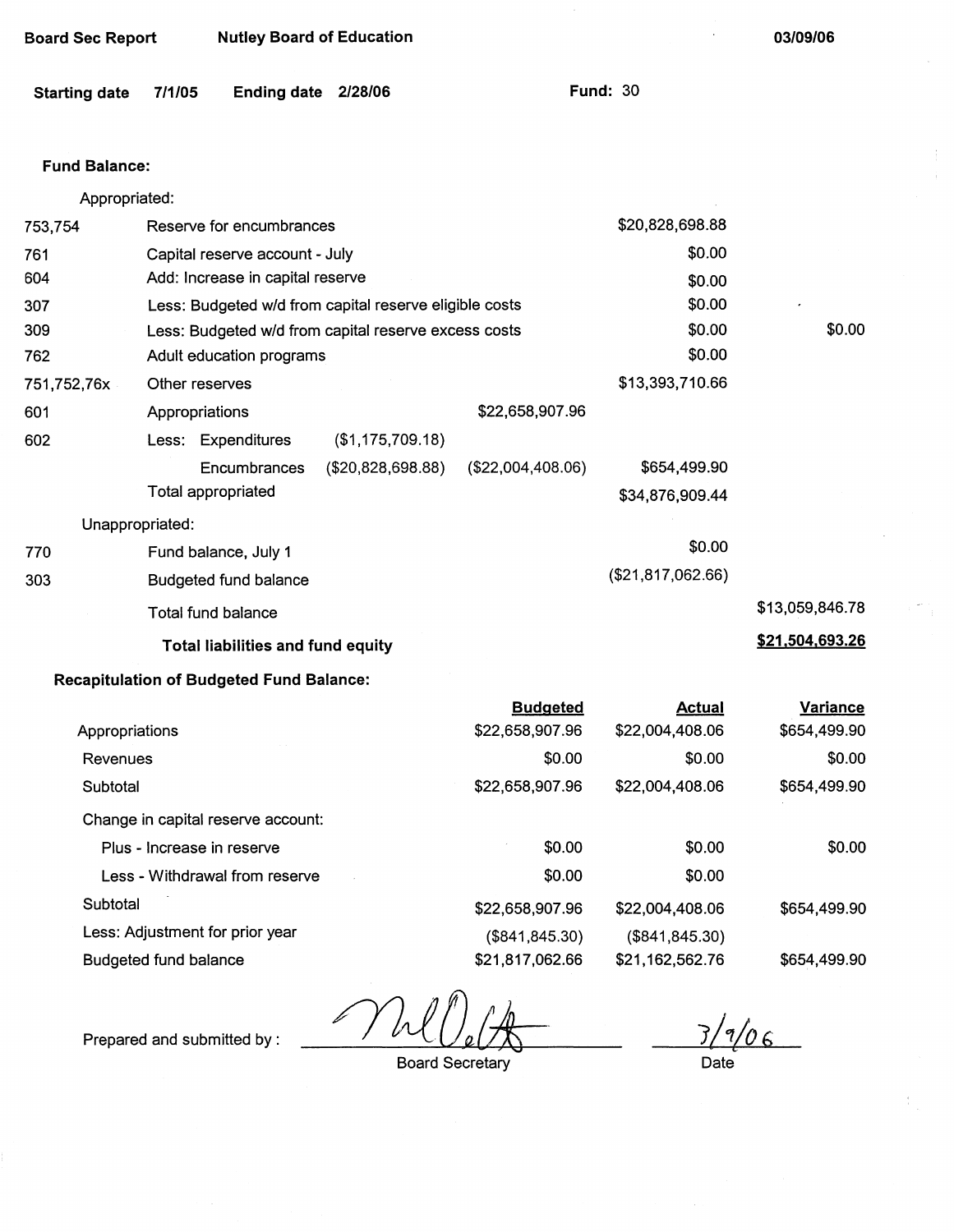$\frac{1}{2}$ 

 $\bar{t}$ 

**03/09/06** 

| <b>Starting date</b> | 7/1/05<br><b>Ending date</b>                | 2/28/06                            | <b>Fund: 40</b>  |             |
|----------------------|---------------------------------------------|------------------------------------|------------------|-------------|
|                      | Assets:                                     | <b>Assets and Resources</b>        |                  |             |
| .01                  | Cash in bank                                |                                    |                  | \$407.62    |
| $102 - 106$          | <b>Cash Equivalents</b>                     |                                    |                  | \$0.00      |
| 111                  | Investments                                 |                                    |                  | \$0.00      |
| 116                  | Capital Reserve Account                     |                                    |                  | \$0.00      |
| 121                  | Tax levy Receivable                         |                                    |                  | \$0.00      |
|                      | Accounts Receivable:                        |                                    |                  |             |
| 132                  | Interfund                                   |                                    | \$21,747.60      |             |
| 141                  | Intergovernmental - State                   |                                    | \$0.00           |             |
| 142                  | Intergovernmental - Federal                 |                                    | \$0.00           |             |
| 143                  | Intergovernmental - Other                   |                                    | \$0.00           |             |
| 153, 154             | Other (net of estimated uncollectable of \$ |                                    | \$0.00           | \$21,747.60 |
|                      | Loans Receivable:                           |                                    |                  |             |
| 131                  | Interfund                                   |                                    | \$0.00           |             |
| 51, 152              | Other (Net of estimated uncollectable of \$ |                                    | \$0.00           | \$0.00      |
|                      | <b>Other Current Assets</b>                 |                                    |                  | \$0.00      |
|                      | <b>Resources:</b>                           |                                    |                  |             |
| 301                  | <b>Estimated revenues</b>                   |                                    | \$1,316,380.00   |             |
| 302                  | Less revenues                               |                                    | (\$1,316,130.00) | \$250.00    |
|                      | <b>Total assets and resources</b>           |                                    |                  | \$22,405.22 |
|                      |                                             | <b>Liabilities and fund equity</b> |                  |             |
|                      | Liabilities:                                |                                    |                  |             |
| 411                  | Intergovernmental accounts payable - state  |                                    |                  | \$0.00      |
| 421                  | Accounts payable                            |                                    |                  | \$0.00      |
| 431                  | Contracts payable                           |                                    |                  | \$0.00      |
| 451                  | Loans payable                               |                                    |                  | \$0.00      |
| 481                  | Deferred revenues                           |                                    |                  | \$0.00      |
|                      | Other current liabilities                   |                                    |                  | \$0.00      |
|                      | <b>Total liabilities</b>                    |                                    |                  | \$0.00      |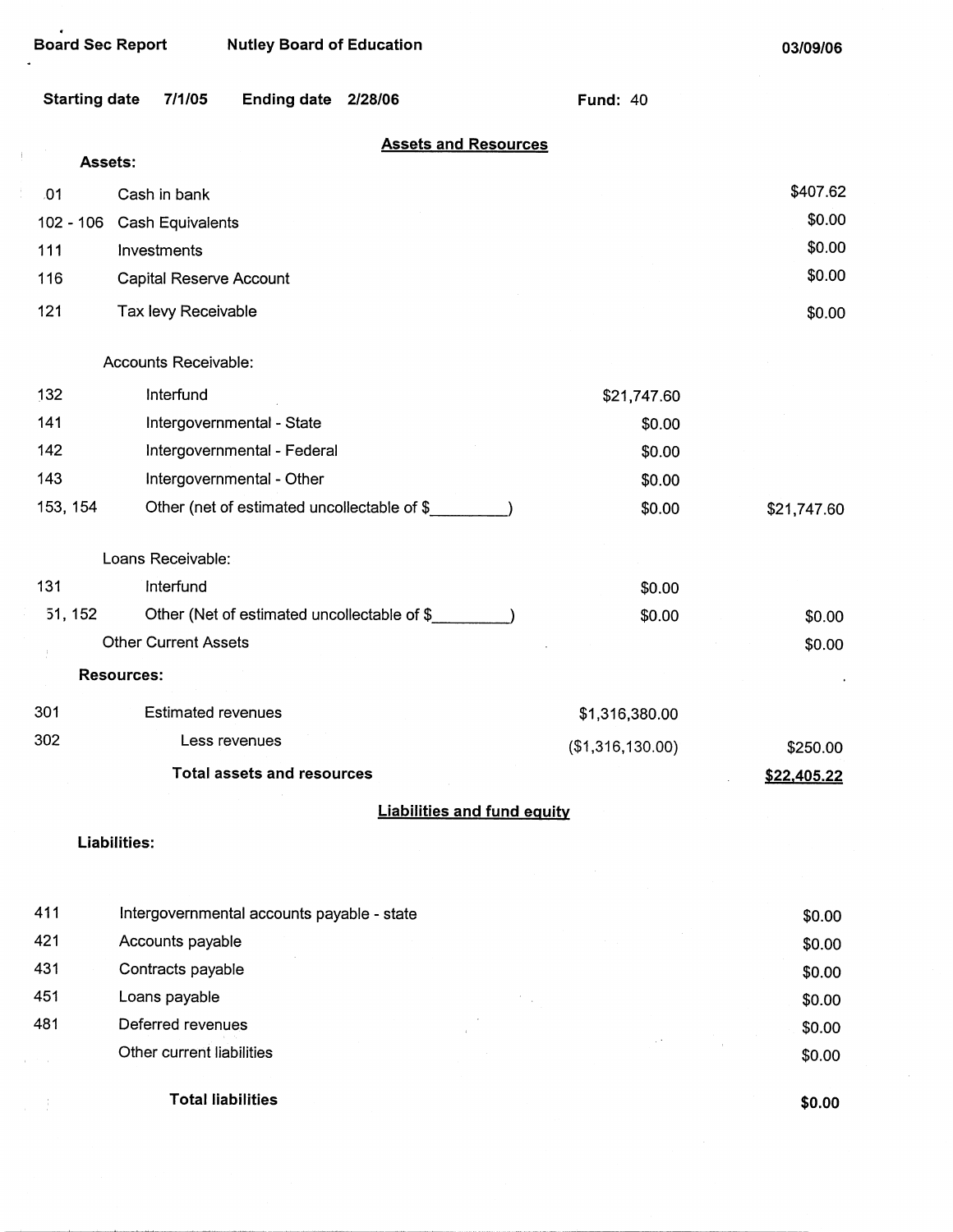| <b>Starting date</b> | 7/1/05         | <b>Ending date</b>                              | 2/28/06                                                |                  | <b>Fund: 40</b> |                  |                 |
|----------------------|----------------|-------------------------------------------------|--------------------------------------------------------|------------------|-----------------|------------------|-----------------|
| <b>Fund Balance:</b> |                |                                                 |                                                        |                  |                 |                  |                 |
| Appropriated:        |                |                                                 |                                                        |                  |                 |                  |                 |
| 753,754              |                | Reserve for encumbrances                        |                                                        |                  |                 | \$7,150.00       |                 |
| 761                  |                | Capital reserve account - July                  |                                                        |                  |                 | \$0.00           |                 |
| 604                  |                | Add: Increase in capital reserve                |                                                        |                  |                 | \$0.00           |                 |
| 307                  |                |                                                 | Less: Budgeted w/d from capital reserve eligible costs |                  |                 | \$0.00           |                 |
| 309                  |                |                                                 | Less: Budgeted w/d from capital reserve excess costs   |                  |                 | \$0.00           | \$0.00          |
| 762                  |                | Adult education programs                        |                                                        |                  |                 | \$0.00           |                 |
| 751,752,76x          | Other reserves |                                                 |                                                        |                  |                 | \$0.00           |                 |
| 601                  | Appropriations |                                                 |                                                        | \$1,322,874.00   |                 |                  |                 |
| 602                  |                | Less: Expenditures                              | (\$1,315,723.01)                                       |                  |                 |                  |                 |
|                      |                | Encumbrances                                    | (\$7,150.00)                                           | (\$1,322,873.01) |                 | \$0.99           |                 |
|                      |                | <b>Total appropriated</b>                       |                                                        |                  |                 | \$7,150.99       |                 |
| Unappropriated:      |                |                                                 |                                                        |                  |                 |                  |                 |
| 770                  |                | Fund balance, July 1                            |                                                        |                  |                 | \$21,747.73      |                 |
| 303                  |                | <b>Budgeted fund balance</b>                    |                                                        |                  |                 | (\$6,494.00)     |                 |
|                      |                | <b>Total fund balance</b>                       |                                                        |                  |                 |                  | \$22,404.72     |
|                      |                | <b>Total liabilities and fund equity</b>        |                                                        |                  |                 |                  | \$22,404.72     |
|                      |                | <b>Recapitulation of Budgeted Fund Balance:</b> |                                                        |                  |                 |                  |                 |
|                      |                |                                                 |                                                        | <b>Budgeted</b>  |                 | <b>Actual</b>    | <b>Variance</b> |
| Appropriations       |                |                                                 |                                                        | \$1,322,874.00   |                 | \$1,322,873.01   | \$0.99          |
| Revenues             |                |                                                 |                                                        | (\$1,316,380.00) |                 | (\$1,316,130.00) | (\$250.00)      |
| Subtotal             |                |                                                 |                                                        | \$6,494.00       |                 | \$6,743.01       | (\$249.01)      |
|                      |                | Change in capital reserve account:              |                                                        |                  |                 |                  |                 |

|                                    | <b>Budgeted</b>  | Actual           | Variance      |
|------------------------------------|------------------|------------------|---------------|
| Appropriations                     | \$1,322,874.00   | \$1,322,873.01   | \$0.99        |
| Revenues                           | (\$1,316,380.00) | (\$1,316,130.00) | (\$250.00)    |
| Subtotal                           | \$6,494.00       | \$6,743.01       | (\$249.01)    |
| Change in capital reserve account: |                  |                  |               |
| Plus - Increase in reserve         | \$0.00           | \$0.00           | \$0.00        |
| Less - Withdrawal from reserve     | \$0.00           | \$0.00           |               |
| Subtotal                           | \$6,494.00       | \$6,743.01       | $($ \$249.01) |
| Less: Adjustment for prior year    | \$0.00           | \$0.00           |               |
| Budgeted fund balance              | \$6,494.00       | \$6,743.01       | (\$249.01)    |

Prepared and submitted by :

**Board Sec Report Nutley Board of Education** 

Board Secretary

*,1\_/tt/4,* 

**03/09/06** 

 $\hat{\mathbf{r}}$ 

.<br>Date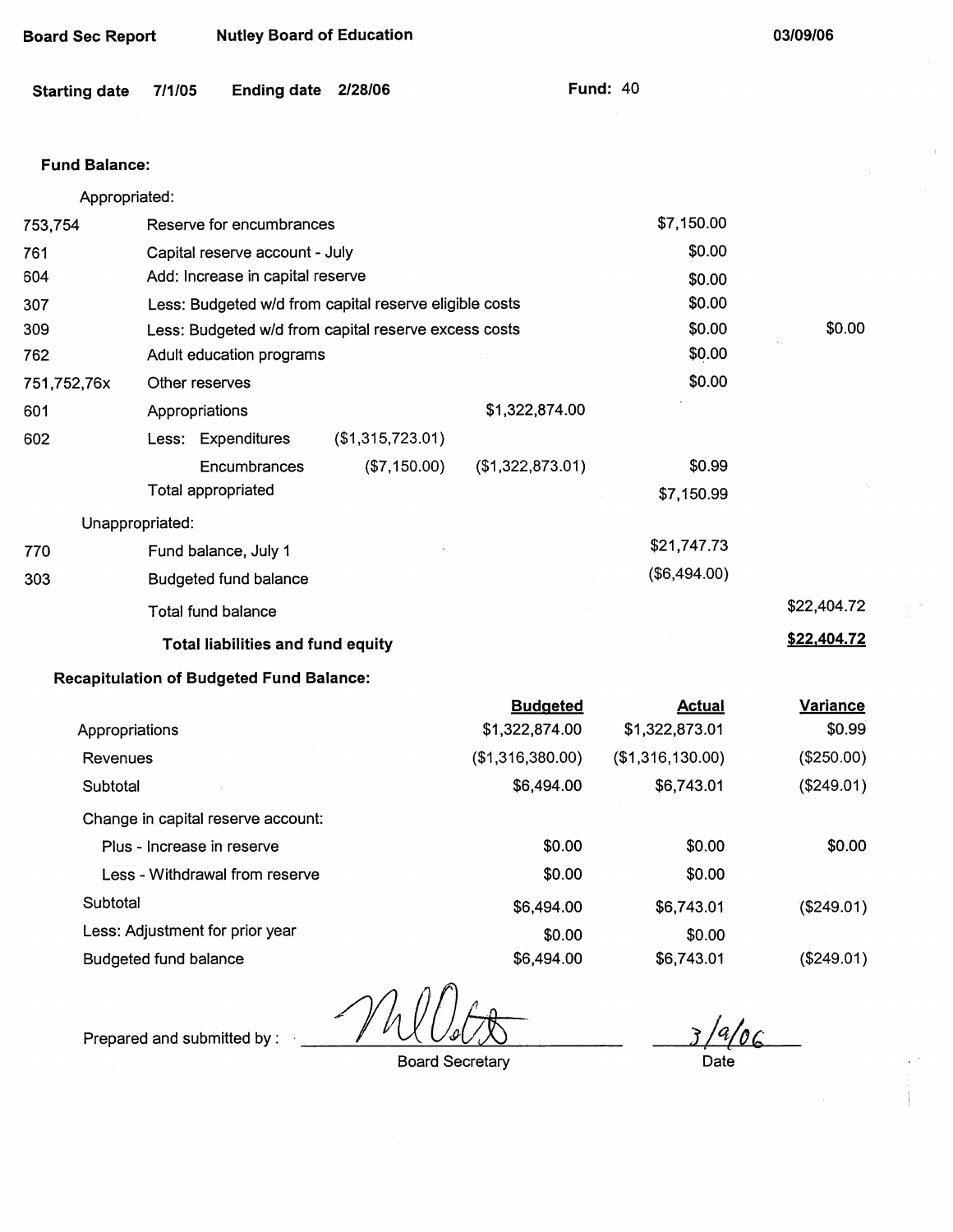# . Board Sec Report Nutley Board of Education

03/09/06

 $\hat{\boldsymbol{\epsilon}}$ 

| <b>Starting date</b> | 7/1/05                                     | Ending date 2/28/06                         |                                    | <b>Fund: 50</b> |                |
|----------------------|--------------------------------------------|---------------------------------------------|------------------------------------|-----------------|----------------|
|                      | Assets:                                    |                                             | <b>Assets and Resources</b>        |                 |                |
| 01                   | Cash in bank                               |                                             |                                    |                 | (\$83,414.18)  |
| $102 - 106$          | Cash Equivalents                           |                                             |                                    |                 | \$150.00       |
| 111                  | Investments                                |                                             |                                    |                 | \$0.00         |
| 116                  | Capital Reserve Account                    |                                             |                                    |                 | \$0.00         |
| 121                  | Tax levy Receivable                        |                                             |                                    |                 | \$0.00         |
|                      | Accounts Receivable:                       |                                             |                                    |                 |                |
| 132                  | Interfund                                  |                                             |                                    | \$0.00          |                |
| 141                  |                                            | Intergovernmental - State                   |                                    | \$5,288.32      |                |
| 142                  |                                            | Intergovernmental - Federal                 |                                    | \$0.00          |                |
| 143                  |                                            | Intergovernmental - Other                   |                                    | \$468.72        |                |
| 153, 154             |                                            | Other (net of estimated uncollectable of \$ |                                    | \$14,888.11     | \$20,645.15    |
|                      | Loans Receivable:                          |                                             |                                    |                 |                |
| 131                  | Interfund                                  |                                             |                                    | \$0.00          |                |
| 51, 152              |                                            | Other (Net of estimated uncollectable of \$ |                                    | \$0.00          | \$0.00         |
|                      | <b>Other Current Assets</b>                |                                             |                                    |                 | \$15,874.03    |
|                      | <b>Resources:</b>                          |                                             |                                    |                 |                |
| 301                  | <b>Estimated revenues</b>                  |                                             |                                    | \$0.00          |                |
| 302                  | Less revenues                              |                                             |                                    | (\$461,666.11)  | (\$461,666.11) |
|                      |                                            | <b>Total assets and resources</b>           |                                    |                 | (\$508,411.11) |
|                      |                                            |                                             | <b>Liabilities and fund equity</b> |                 |                |
|                      | Liabilities:                               |                                             |                                    |                 |                |
| 101                  | Cash in bank                               |                                             |                                    |                 | (\$83,414.18)  |
| 411                  | Intergovernmental accounts payable - state |                                             |                                    |                 | \$0.00         |
| 421                  | Accounts payable                           |                                             |                                    |                 | \$0.00         |
| 431                  | Contracts payable                          |                                             |                                    |                 | \$0.00         |
| 451                  | Loans payable                              |                                             |                                    |                 | \$0.00         |
| 481                  | Deferred revenues                          |                                             |                                    |                 | \$0.00         |
|                      | Other current liabilities                  |                                             |                                    |                 | \$32,116.50    |
|                      | <b>Total liabilities</b>                   |                                             |                                    |                 | \$32,116.50    |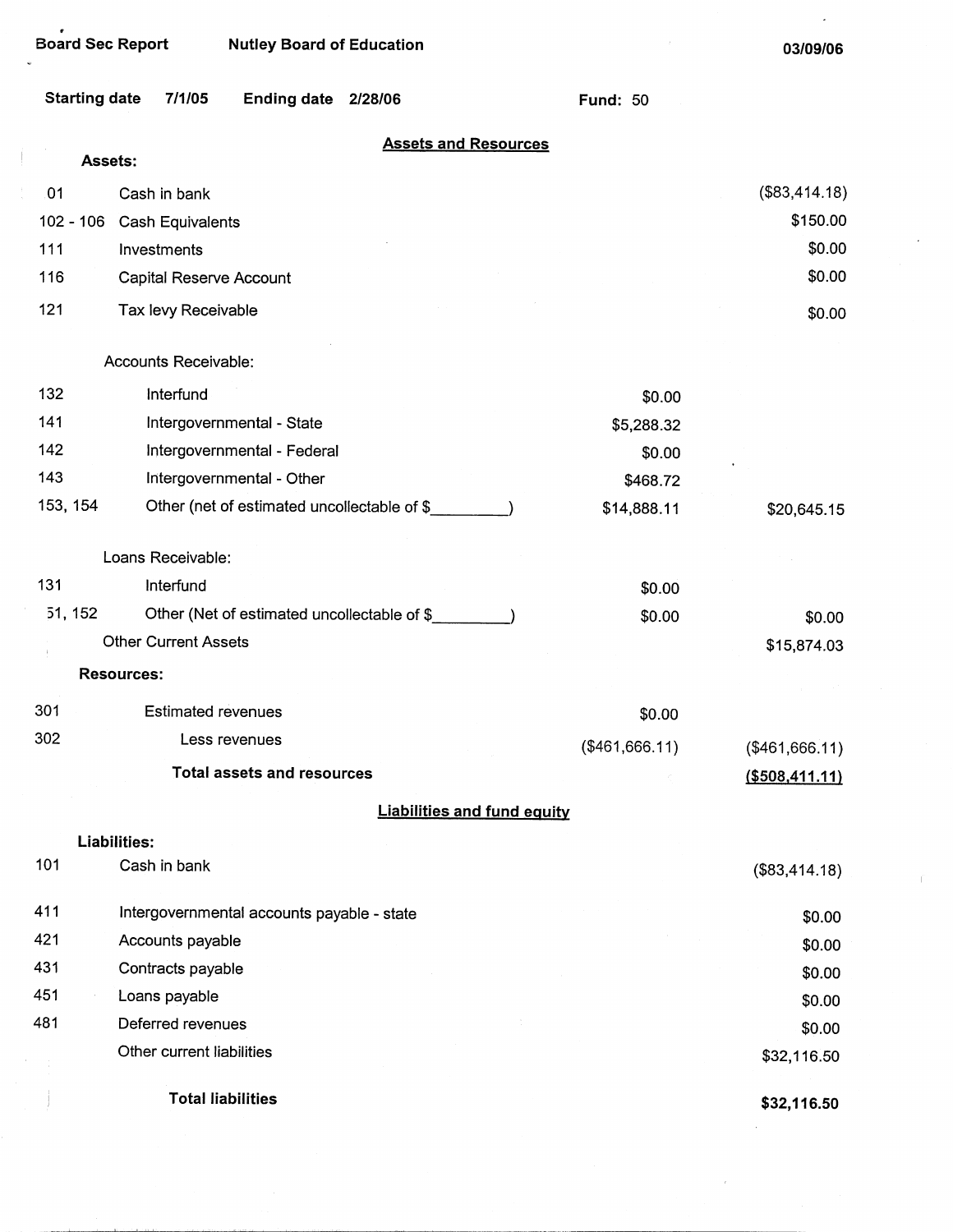| <b>Starting date</b>         | 7/1/05 | <b>Ending date</b>                              | 2/28/06                                                | <b>Fund: 50</b> |                |                   |
|------------------------------|--------|-------------------------------------------------|--------------------------------------------------------|-----------------|----------------|-------------------|
| <b>Fund Balance:</b>         |        |                                                 |                                                        |                 |                |                   |
| Appropriated:                |        |                                                 |                                                        |                 |                |                   |
| 753,754                      |        | Reserve for encumbrances                        |                                                        |                 | \$251,519.12   |                   |
| 761                          |        | Capital reserve account - July                  |                                                        |                 | \$0.00         |                   |
| 604                          |        | Add: Increase in capital reserve                |                                                        |                 | \$0.00         |                   |
| 307                          |        |                                                 | Less: Budgeted w/d from capital reserve eligible costs |                 | \$0.00         |                   |
| 309                          |        |                                                 | Less: Budgeted w/d from capital reserve excess costs   |                 | \$0.00         | \$0.00            |
| 762                          |        | Adult education programs                        |                                                        |                 | \$0.00         |                   |
| 751,752,76x                  |        | Other reserves                                  |                                                        |                 | \$0.00         |                   |
| 601                          |        | Appropriations                                  |                                                        | \$0.00          |                |                   |
| 602                          |        | Less: Expenditures                              | (\$540,527.61)                                         |                 |                |                   |
|                              |        | Encumbrances                                    | (\$251,519.12)                                         | (\$792,046.73)  | (\$792,046.73) |                   |
|                              |        | <b>Total appropriated</b>                       |                                                        |                 | (\$540,527.61) |                   |
| Unappropriated:              |        |                                                 |                                                        |                 |                |                   |
| 770                          |        | Fund balance, July 1                            |                                                        |                 | \$0.00         |                   |
| 303                          |        | Budgeted fund balance                           |                                                        |                 | \$0.00         |                   |
|                              |        | <b>Total fund balance</b>                       |                                                        |                 |                | (\$540,527.61)    |
|                              |        | <b>Total liabilities and fund equity</b>        |                                                        |                 |                | $($ \$508,411.11) |
|                              |        | <b>Recapitulation of Budgeted Fund Balance:</b> |                                                        |                 |                |                   |
|                              |        |                                                 |                                                        | <b>Budgeted</b> | <b>Actual</b>  | <b>Variance</b>   |
| Appropriations               |        |                                                 |                                                        | \$0.00          | \$792,046.73   | (\$792,046.73)    |
| Revenues                     |        |                                                 |                                                        | \$0.00          | (\$461,666.11) | \$461,666.11      |
| Subtotal                     |        |                                                 |                                                        | \$0.00          | \$330,380.62   | (\$330,380.62)    |
|                              |        | Change in capital reserve account:              |                                                        |                 |                |                   |
|                              |        | Plus - Increase in reserve                      |                                                        | \$0.00          | \$0.00         | \$0.00            |
|                              |        | Less - Withdrawal from reserve                  |                                                        | \$0.00          | \$0.00         |                   |
| Subtotal                     |        |                                                 |                                                        | \$0.00          | \$330,380.62   | (\$330,380.62)    |
|                              |        | Less: Adjustment for prior year                 |                                                        | \$0.00          | \$0.00         |                   |
| <b>Budgeted fund balance</b> |        |                                                 |                                                        | \$0.00          | \$330,380.62   | (\$330,380.62)    |

Prepared and submitted by :

**Board Sec Report Nutley Board of Education** 

 $\gamma_h$ 

 $3/9/06$ Date

**03/09/06** 

Ŷ.

Board Secretary

 $\bar{J}$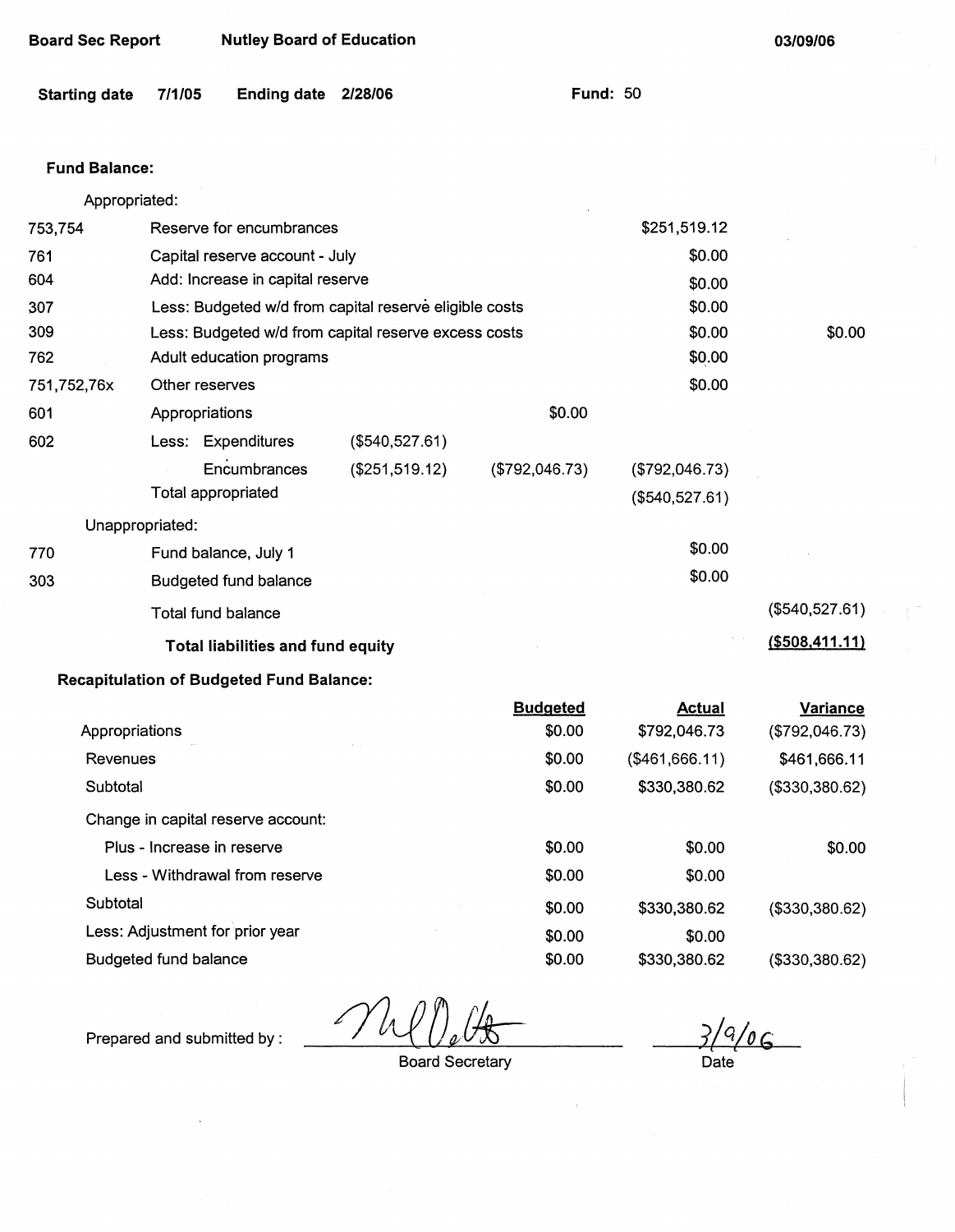$\bullet$ 

 $\cdot$ 

 $\frac{1}{4}$ 

 $\hat{\mathcal{A}}$ 

 $\mathbf{A}$ 

.<br>منتقلة المستحدة  $\mathbf{L}$ 

Board Sec Report Nutley Board of Education

**03/09/06** 

 $\mathcal{L}$ 

| <b>Starting date</b> | 7/1/05<br><b>Ending date</b><br>2/28/06     | <b>Fund: 55</b> |                   |
|----------------------|---------------------------------------------|-----------------|-------------------|
|                      | <b>Assets and Resources</b>                 |                 |                   |
| Assets:<br>,01       | Cash in bank                                |                 | \$40,811.54       |
|                      | 102 - 106 Cash Equivalents                  |                 | \$500.00          |
| 111                  | Investments                                 |                 | \$0.00            |
| 116                  | Capital Reserve Account                     |                 | \$0.00            |
| 121                  | Tax levy Receivable                         |                 | \$0.00            |
|                      | Accounts Receivable:                        |                 |                   |
| 132                  | Interfund                                   | \$38,836.94     |                   |
| 141                  | Intergovernmental - State                   | \$0.00          |                   |
| 142                  | Intergovernmental - Federal                 | \$0.00          |                   |
| 143                  | Intergovernmental - Other                   | \$0.00          |                   |
| 153, 154             | Other (net of estimated uncollectable of \$ | \$0.00          | \$38,836.94       |
|                      | Loans Receivable:                           |                 |                   |
| 131                  | Interfund                                   | \$0.00          |                   |
| 51, 152              | Other (Net of estimated uncollectable of \$ | \$0.00          | \$0.00            |
|                      | <b>Other Current Assets</b>                 |                 | \$0.00            |
|                      | <b>Resources:</b>                           |                 |                   |
| 301                  | <b>Estimated revenues</b>                   | \$0.00          |                   |
| 302                  | Less revenues                               | (\$379,697.65)  | (\$379,697.65)    |
|                      | <b>Total assets and resources</b>           |                 | $($ \$299,549.17) |
|                      | <b>Liabilities and fund equity</b>          |                 |                   |
|                      | <b>Liabilities:</b>                         |                 |                   |
| 411                  | Intergovernmental accounts payable - state  |                 | \$0.00            |
| 421                  | Accounts payable                            |                 | \$0.00            |
| 431                  | Contracts payable                           |                 | \$0.00            |
| 451                  | Loans payable                               |                 | \$0.00            |
| 481                  | Deferred revenues                           |                 | \$0.00            |
|                      | Other current liabilities                   |                 | \$183,840.66      |
|                      | <b>Total liabilities</b>                    |                 | \$183,840.66      |